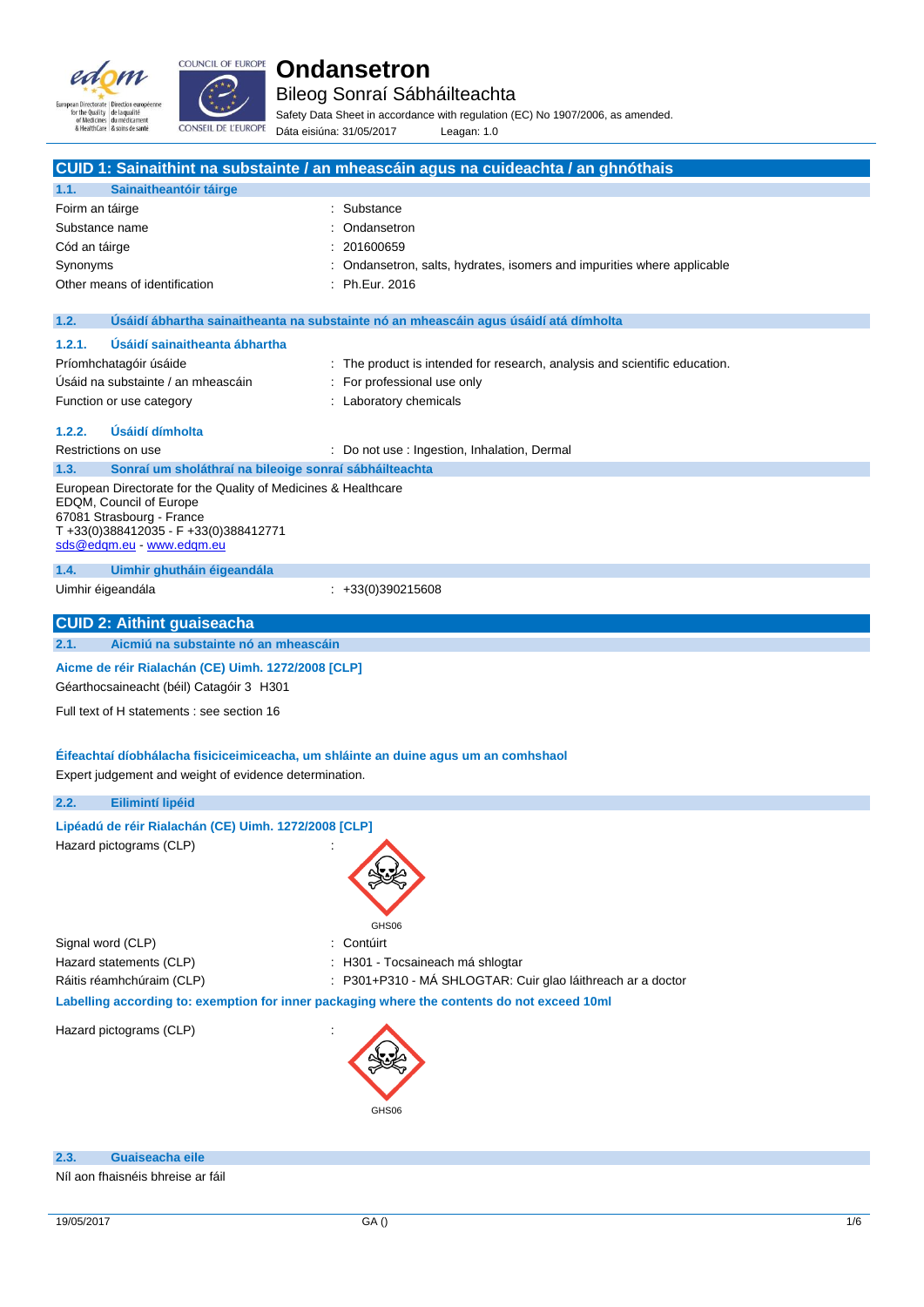### Bileog Sonraí Sábháilteachta

Safety Data Sheet in accordance with regulation (EC) No 1907/2006, as amended.

**CUID 3: Comhdhéanamh / faisnéis faoi chomhábhair**

### **3.1. Substaint**

| Ainm        | Sainaitheantóir táirge | $\frac{9}{6}$ | Aicme de réir Rialachán (CE)<br>Uimh. 1272/2008 [CLP] |
|-------------|------------------------|---------------|-------------------------------------------------------|
| Ondansetron |                        | $\leq$ 100    | Acute Tox. 3 (Oral), H301                             |

### Full text of H-statements: see section 16

| 3.2. |                        |  |
|------|------------------------|--|
|      | Ní bhaineann le hábhar |  |

| <b>CUID 4: Bearta garchabhrach</b>                                            |                                                                                                                                                        |
|-------------------------------------------------------------------------------|--------------------------------------------------------------------------------------------------------------------------------------------------------|
| Cur síos ar na bearta garchabhrach<br>4.1.                                    |                                                                                                                                                        |
| Bearta garchabhrach tar éis ionanálaithe                                      | Move to fresh air. Assure fresh air breathing.                                                                                                         |
| Bearta garchabhrach tar éis teagmhála leis an<br>gcraiceann                   | Wipe off as much as possible (using a clean, soft, absorbent material). Nigh le neart gallúnaí<br>agus uisce.                                          |
| Bearta garchabhrach tar éis teagmhála leis an<br>tsúil                        | Rinse with water while holding the eyes wide open.                                                                                                     |
| Bearta garchabhrach tar éis iontógála                                         | Rinse mouth. Cuir glao láithreach ar IONAD NIMHE nó ar dhoctúir/lia. Specific medical<br>surveillance.                                                 |
| 4.2.                                                                          | Na siomptóim agus na héifeachtaí is tábhachtaí, idir shiomptóim ghéarmhíochaine agus shiomptóim mhoillithe                                             |
| Siomptóim/gortuithe tar éis ionanálaithe                                      | Insufficient data available.                                                                                                                           |
| Siomptóim/gortuithe tar éis teagmhála leis an<br>gcraiceann                   | Insufficient data available.                                                                                                                           |
| Siomptóim/gortuithe tar éis teagmhála leis an<br>tsúil                        | : Insufficient data available.                                                                                                                         |
| Siomptóim/gortuithe tar éis iontógála                                         | : Symptoms may include dizziness, headache, nausea and loss of coordination.                                                                           |
| 4.3.                                                                          | Léiriú ar aon chóir leighis láithreach agus aon chóir speisialta atá ag teastáil                                                                       |
|                                                                               | Faigh comhairle/cúram liachta. If possible show this sheet, if not available show packaging or label. Active agent. Pharmaceutical.                    |
| <b>CUID 5: Bearta comhrac dóiteáin</b>                                        |                                                                                                                                                        |
| Meáin múchta<br>5.1.                                                          |                                                                                                                                                        |
| Meáin oiriúnacha um múchadh                                                   | : Extinguishing blanket.                                                                                                                               |
| 5.2.<br>Guaiseacha speisialta a eascraíonn as an tsubstaint nó as an meascán  |                                                                                                                                                        |
| Guais dóiteáin                                                                | $\therefore$ See Heading 2.2.                                                                                                                          |
| Comhairle do chomhraiceoirí dóiteáin<br>5.3.                                  |                                                                                                                                                        |
| Firefighting instructions                                                     | : Use extinguishing media appropriate for surrounding fire.                                                                                            |
| <b>CUID 6: Bearta i gcás scaoileadh de thaisme</b>                            |                                                                                                                                                        |
| 6.1.                                                                          | Réamhchúraimí pearsanta, trealamh cosanta agus nósanna imeachta éigeandála                                                                             |
| Bearta ginearálta                                                             | : Avoid any direct contact with the product. Do not breathe dust/fume/gas/mist/vapours/spray.                                                          |
| Do phearsanra neamh-éigeandála<br>6.1.1.<br>Níl aon fhaisnéis bhreise ar fáil |                                                                                                                                                        |
| 6.1.2.<br>D'fhreagróirí éigeandála                                            |                                                                                                                                                        |
| Níl aon fhaisnéis bhreise ar fáil                                             |                                                                                                                                                        |
| 6.2.<br>Réamhchúraimí comhshaoil                                              |                                                                                                                                                        |
| Níl aon fhaisnéis bhreise ar fáil                                             |                                                                                                                                                        |
| Modhanna agus ábhar maidir le coimeád agus glanadh suas<br>6.3.               |                                                                                                                                                        |
| Modhanna um ghlanadh                                                          | : Ensure waste is collected and contained. Clean thoroughly.                                                                                           |
| 6.4.<br>Tagairt do chodanna eile                                              |                                                                                                                                                        |
| Níl aon fhaisnéis bhreise ar fáil                                             |                                                                                                                                                        |
| <b>CUID 7: Láimhseáil agus stóráil</b>                                        |                                                                                                                                                        |
| Réamhchúraimí maidir le láimhseáil shábháilte<br>7.1.                         |                                                                                                                                                        |
| Additional hazards when processed                                             | : The attention of the user is drawn to the risks possibly incurred by using the product for any<br>other purpose than that for which it was intended. |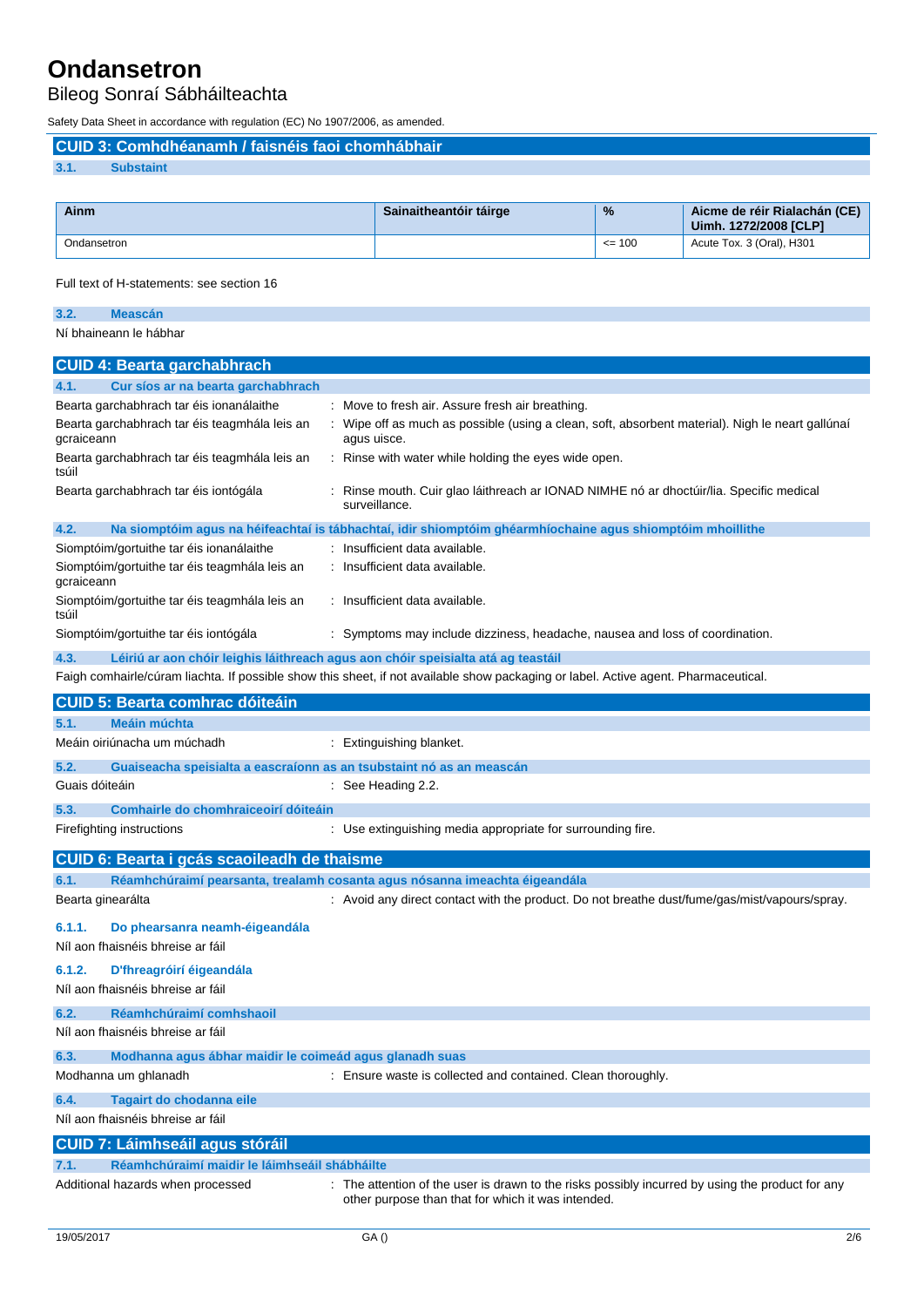## Bileog Sonraí Sábháilteachta

Safety Data Sheet in accordance with regulation (EC) No 1907/2006, as amended.

| Réamhchúraimí maidir le láimhseáil shábháilte                         | Material should be handled with caution. Avoid any direct contact with the product. |  |  |  |
|-----------------------------------------------------------------------|-------------------------------------------------------------------------------------|--|--|--|
| Bearta sláinteachais                                                  | : Handle in accordance with good industrial hygiene and safety procedures.          |  |  |  |
| Coinníollacha stórála sábháilte, lena n-áirítear aon neamhluí<br>7.2. |                                                                                     |  |  |  |
| <b>Technical measures</b>                                             | : Comply with applicable regulations.                                               |  |  |  |
| Coinníollacha stórála                                                 | : Stóráil faoi ghlas.                                                               |  |  |  |
| Úsáid shonrach deiridh nó úsáid sonracha deiridh<br>7.3.              |                                                                                     |  |  |  |
| See Heading 1.                                                        |                                                                                     |  |  |  |
|                                                                       |                                                                                     |  |  |  |

### **CUID 8: Rialuithe nochta / cosaint phearsanta**

**8.1. Paraiméadair rialaithe**

Níl aon fhaisnéis bhreise ar fáil

### **8.2. Rialuithe nochta**

### **Rialuithe iomchuí innealtóireachta:**

Keep in a well-ventilated room. Use only in a exhaust booth with integrated air filter. High efficiency particulate air filter (HEPA filter).

### **Cosaint lámha:**

Chemically resistant protective gloves. EN 374

### **Cosaint súl:**

Safety glasses. DIN EN 166

### **Cosaint chraicinn agus choirp:**

Use chemically protective clothing. DIN EN 13034

### **Cosaint riospráide:**

 $C$ UID  $Q: A^{\frac{1}{2}}$ 

Dust production: dust mask with filter type P3. DIN EN 140 & 149. Liquid product : Aerosol mask. Wear breathing apparatus if exposed to vapours/dusts/aerosols

| COID 9: Alflonna iisiceacha agus ceimiceacha                          |                         |
|-----------------------------------------------------------------------|-------------------------|
| 9.1.<br>Faisnéis bunaithe ar bhunairíonna fisiceacha agus ceimiceacha |                         |
| Staid fhisiceach                                                      | Solid                   |
| Dealramh                                                              | Powder.                 |
| Dath                                                                  | Níl sonraí ar fáil.     |
| <b>Boladh</b>                                                         | Ní bhaineann le hábhar. |
| Tairseach bolaidh                                                     | Níl sonraí ar fáil.     |
| рH                                                                    | Níl sonraí ar fáil.     |
| Ráta galaithe coibhneasta (aicéatáit bhúitile=1)                      | Níl sonraí ar fáil.     |
| Leáphointe                                                            | Níl sonraí ar fáil.     |
| Reophointe                                                            | Níl sonraí ar fáil.     |
| Fiuchphointe                                                          | Níl sonraí ar fáil.     |
| Splancphointe                                                         | Níl sonraí ar fáil.     |
| Teocht uath-adhainte                                                  | Níl sonraí ar fáil.     |
| Teocht dianscaoilte                                                   | Níl sonraí ar fáil.     |
| Inadhainteacht (soladach, gás)                                        | Níl sonraí ar fáil.     |
| Galbhrú                                                               | Níl sonraí ar fáil.     |
| Galdlús coibhneasta ag 20 °C                                          | Níl sonraí ar fáil.     |
| Dlús coibhneasta                                                      | Níl sonraí ar fáil.     |
| Intuaslagthacht                                                       | Uisce: 10 - 33.3 g/l    |
| Comhéifeacht rannach ochtanól/uisce (Log<br>Pow)                      | Níl sonraí ar fáil.     |
| Slaodacht, cinéimiteach                                               | Níl sonraí ar fáil.     |
| Slaodacht, dinimiciúil                                                | Níl sonraí ar fáil.     |
| Airíonna pléascacha                                                   | Níl sonraí ar fáil.     |
| Airíonna ocsaídiúcháin                                                | Níl sonraí ar fáil.     |
| Teorainneacha pléascacha                                              | Níl sonraí ar fáil.     |
|                                                                       |                         |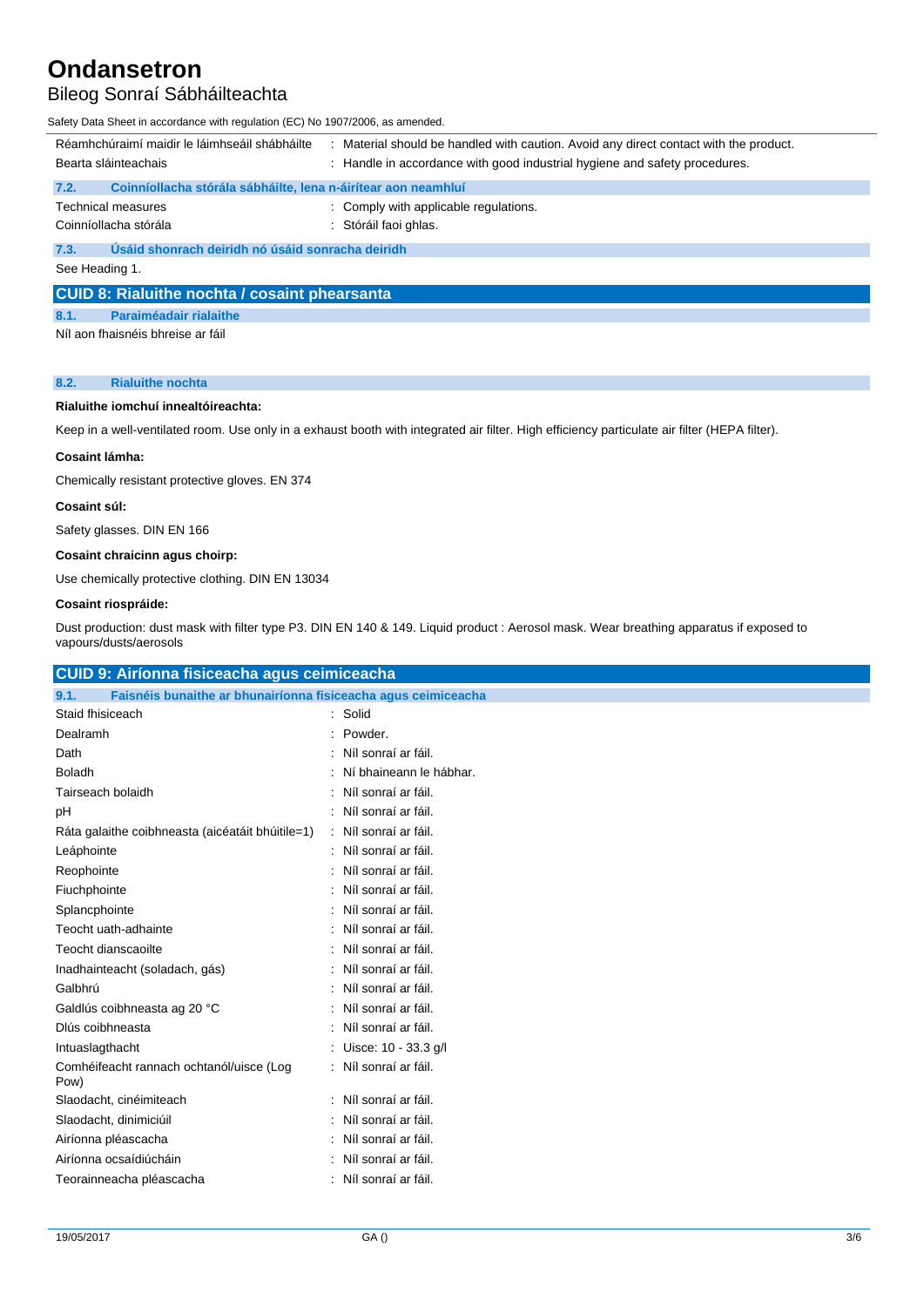Bileog Sonraí Sábháilteachta

Safety Data Sheet in accordance with regulation (EC) No 1907/2006, as amended.

| 9.2.                              | <b>Faisnéis eile</b>                                            |  |  |  |
|-----------------------------------|-----------------------------------------------------------------|--|--|--|
|                                   | Níl aon fhaisnéis bhreise ar fáil                               |  |  |  |
|                                   | <b>CUID 10: Cobhsaíocht agus imoibríocht</b>                    |  |  |  |
| 10.1.                             | <b>Imoibríocht</b>                                              |  |  |  |
|                                   | Stable under normal conditions.                                 |  |  |  |
| 10.2.                             | <b>Cobhsaíocht cheimiceach</b>                                  |  |  |  |
|                                   | Níl aon fhaisnéis bhreise ar fáil                               |  |  |  |
| 10.3.                             | D'fhéadfadh a bheith ina chúis le fhrithghníomhartha guaiseacha |  |  |  |
| Níl aon fhaisnéis bhreise ar fáil |                                                                 |  |  |  |
| 10.4.                             | Coinníollacha lena seachaint                                    |  |  |  |
| Níl aon fhaisnéis bhreise ar fáil |                                                                 |  |  |  |
| 10.5.                             | Ábhair neamh-chomhoiriúnacha                                    |  |  |  |
|                                   | None under normal use. See Heading 7.                           |  |  |  |
| 10.6.                             | Táirgí dianscaoilte guaiseacha                                  |  |  |  |

When heated to decomposition, emits dangerous fumes.

| <b>CUID 11: Faisnéis thocsaineolaíoch</b>                                                              |                                                                                          |  |  |  |  |
|--------------------------------------------------------------------------------------------------------|------------------------------------------------------------------------------------------|--|--|--|--|
| Faisnéis faoi éifeachtaí tocsaineolaíochta<br>11.1.                                                    |                                                                                          |  |  |  |  |
| Géarthocsaineacht                                                                                      | : Tocsaineach má shlogtar.                                                               |  |  |  |  |
| <b>Ondansetron</b>                                                                                     |                                                                                          |  |  |  |  |
| LD50 ó bhéal francach                                                                                  | 50 - 300 mg/kg                                                                           |  |  |  |  |
| Creimeadh/greannú craicinn                                                                             | : Not classified (Lack of data)                                                          |  |  |  |  |
| Damáiste/greannú tromchúiseach súl                                                                     | : Not classified (Lack of data)                                                          |  |  |  |  |
| logrú riospráide nó craicinn                                                                           | : Not classified (Bunaithe ar shonraí atá ar fáil, ní chomhlíontar na critéir aicmithe.) |  |  |  |  |
| Só-ghineacht ghaiméite                                                                                 | : Not classified (Lack of data)                                                          |  |  |  |  |
| Carcanaigineacht                                                                                       | : Not classified (Lack of data)                                                          |  |  |  |  |
| Tocsaineacht atáirgthe                                                                                 | : Not classified (Further details: Géarthocsaineacht)                                    |  |  |  |  |
| Tocsaineacht sain-spriocorgáin (aon nochtadh<br>amháin)                                                | : Not classified                                                                         |  |  |  |  |
| Tocsaineacht sain-spriocorgáin (ilnochtadh)                                                            | : Not classified                                                                         |  |  |  |  |
| Guais asúite<br>Not classified (Bunaithe ar shonraí atá ar fáil, ní chomhlíontar na critéir aicmithe.) |                                                                                          |  |  |  |  |

|       | <b>CUID 12: Faisnéis éiceolaíochta</b>     |                                                                                                                         |
|-------|--------------------------------------------|-------------------------------------------------------------------------------------------------------------------------|
| 12.1. | <b>Tocsaineacht</b>                        |                                                                                                                         |
|       | Éiceolaíocht - ginearálta                  | : Hazardous waste. Use suitable disposal containers.                                                                    |
| 12.2. | Inchoimeádachas agus díghrádaitheacht      |                                                                                                                         |
|       | Níl aon fhaisnéis bhreise ar fáil          |                                                                                                                         |
| 12.3. | <b>Acmhainneacht bhithbhailitheach</b>     |                                                                                                                         |
|       | Níl aon fhaisnéis bhreise ar fáil          |                                                                                                                         |
| 12.4. | Soghluaisteacht san ithir                  |                                                                                                                         |
|       | Níl aon fhaisnéis bhreise ar fáil          |                                                                                                                         |
| 12.5. | Torthaí an mheasúnaithe PBT agus vPvB      |                                                                                                                         |
|       | Níl aon fhaisnéis bhreise ar fáil          |                                                                                                                         |
| 12.6. | Éifeachtaí díobhálacha eile                |                                                                                                                         |
|       | Níl aon fhaisnéis bhreise ar fáil          |                                                                                                                         |
|       | <b>CUID 13: Breithnithe diúscartha</b>     |                                                                                                                         |
| 13.1. | Modhanna cóireála dramhaíola               |                                                                                                                         |
|       | Regional legislation (waste)               | : Dispose in a safe manner in accordance with local/national regulations.                                               |
|       | Product/Packaging disposal recommendations | Do not empty into drains, dispose of this material and its container at hazardous or special<br>waste collection point. |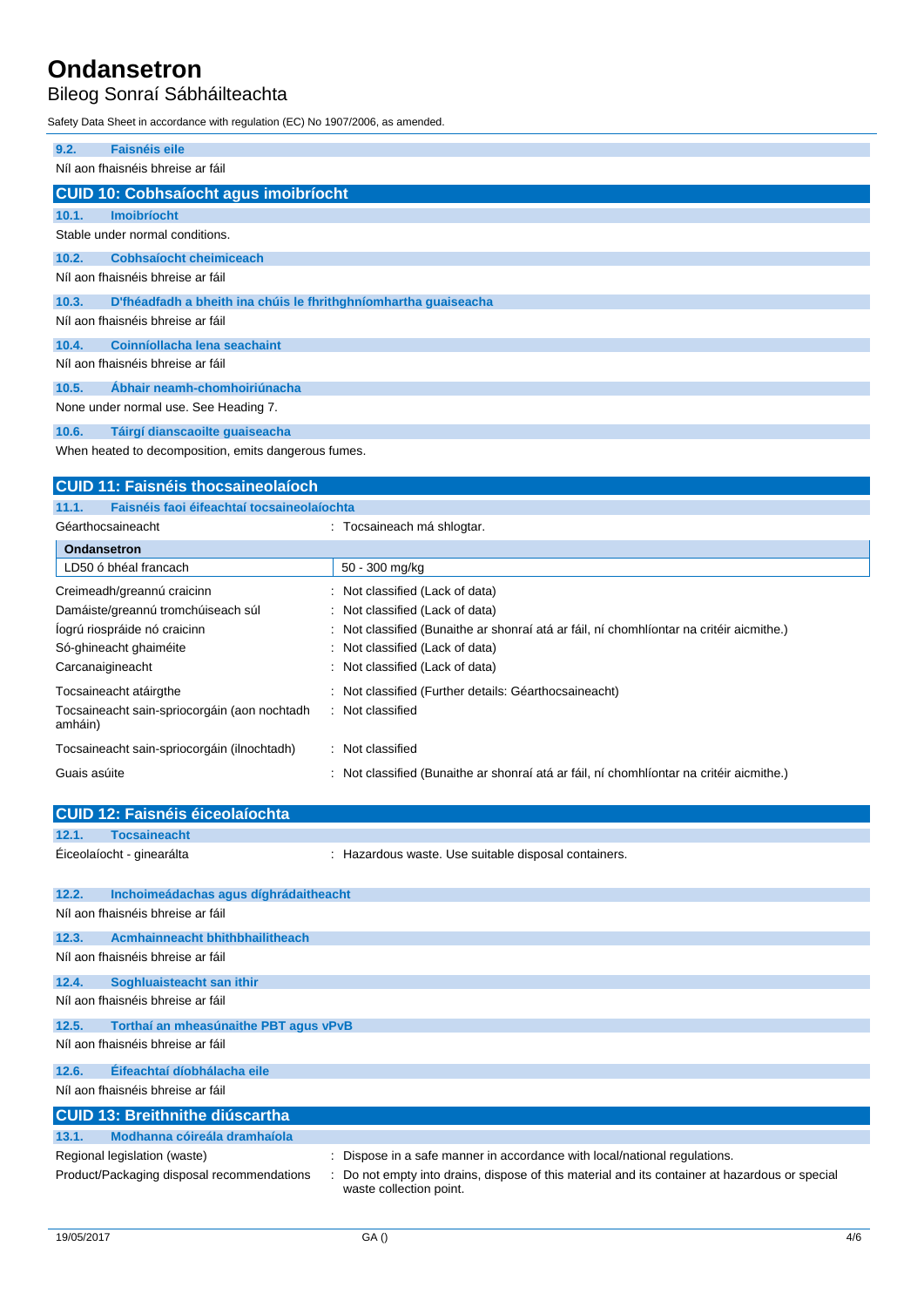Bileog Sonraí Sábháilteachta

Safety Data Sheet in accordance with regulation (EC) No 1907/2006, as amended.

| <b>CUID 14: Faisnéis Iompair</b>                            |                                                        |                                                |  |  |  |
|-------------------------------------------------------------|--------------------------------------------------------|------------------------------------------------|--|--|--|
| In accordance with ADR / IATA / IMDG                        |                                                        |                                                |  |  |  |
| <b>ADR</b>                                                  | <b>IMDG</b>                                            | <b>IATA</b>                                    |  |  |  |
| 14.1.<br><b>Uimhir UN</b>                                   |                                                        |                                                |  |  |  |
| 2811                                                        | 2811                                                   | 2811                                           |  |  |  |
| 14.2.<br>Ainm seolta ceart UN                               |                                                        |                                                |  |  |  |
| TOXIC SOLID, ORGANIC, N.O.S.                                | TOXIC SOLID, ORGANIC, N.O.S.                           | Toxic solid, organic, n.o.s.                   |  |  |  |
| <b>Transport document description</b>                       |                                                        |                                                |  |  |  |
| UN 2811 TOXIC SOLID, ORGANIC, N.O.S.,<br>$6.1$ , III, $(E)$ | UN 2811 TOXIC SOLID, ORGANIC, N.O.S.,<br>$6.1,$ III    | UN 2811 Toxic solid, organic, n.o.s., 6.1, III |  |  |  |
| 14.3.<br>Aicme nó aicmí guaise iompair                      |                                                        |                                                |  |  |  |
| 6.1                                                         | 6.1                                                    | 6.1                                            |  |  |  |
|                                                             |                                                        |                                                |  |  |  |
| 14.4.<br>Grúpa pacála                                       |                                                        |                                                |  |  |  |
| Ш                                                           | $\mathbf{III}$                                         | $\mathbf{III}$                                 |  |  |  |
| 14.5.<br>Guaiseacha comhshaoil                              |                                                        |                                                |  |  |  |
| Contúirteach don chomhshaol: No                             | Contúirteach don chomhshaol: No<br>Truailleán mara: No | Contúirteach don chomhshaol: No                |  |  |  |
|                                                             |                                                        |                                                |  |  |  |

### **14.6. Réamhchúraimí speisialta don úsáideoir**

| - lompar ar talamh |  |  |  |
|--------------------|--|--|--|

| Classification code (ADR)                                                  | t              | T <sub>2</sub>          |
|----------------------------------------------------------------------------|----------------|-------------------------|
| Special provisions (ADR)                                                   |                | 274, 614                |
| Limited quantities (ADR)                                                   |                | 5kg                     |
| Excepted quantities (ADR)                                                  |                | $E = 1$                 |
| Packing instructions (ADR)                                                 |                | P002, IBC08, LP02, R001 |
| Packing provisions (ADR)                                                   |                | B3                      |
| Mixed packing provisions (ADR)                                             |                | MP10                    |
| Portable tank and bulk container instructions<br>(ADR)                     |                | T1                      |
| Portable tank and bulk container special<br>provisions (ADR)               |                | TP33                    |
| Tank code (ADR)                                                            |                | SGAH, L4BH              |
| Tank special provisions (ADR)                                              |                | TU15, TE19              |
| Vehicle for tank carriage                                                  |                | AT                      |
| Transport category (ADR)                                                   |                | 2                       |
| Special provisions for carriage - Bulk (ADR)                               |                | $:$ VC1, VC2, AP7       |
| Special provisions for carriage - Loading,<br>unloading and handling (ADR) | ÷.             | CV13, CV28              |
| Special provisions for carriage - Operation<br>(ADR)                       | ÷.             | S9                      |
| Hazard identification number (Kemler No.)                                  | $\ddot{\cdot}$ | 60                      |
| Orange plates                                                              |                | 60<br>2811              |
| Tunnel restriction code (ADR)                                              | İ              | Е                       |
| - lompar ar muir                                                           |                |                         |
| Special provision (IMDG)                                                   |                | 223, 274                |
| Limited quantities (IMDG)                                                  | İ.             | $5$ kg                  |
| Excepted quantities (IMDG)                                                 |                | E1                      |
| Packing instructions (IMDG)                                                |                | P002                    |
| IBC packing instructions (IMDG)                                            |                | IBC08                   |
| IBC special provisions (IMDG)                                              |                | B <sub>3</sub>          |
| Tank instructions (IMDG)                                                   |                | T <sub>1</sub>          |
|                                                                            |                |                         |